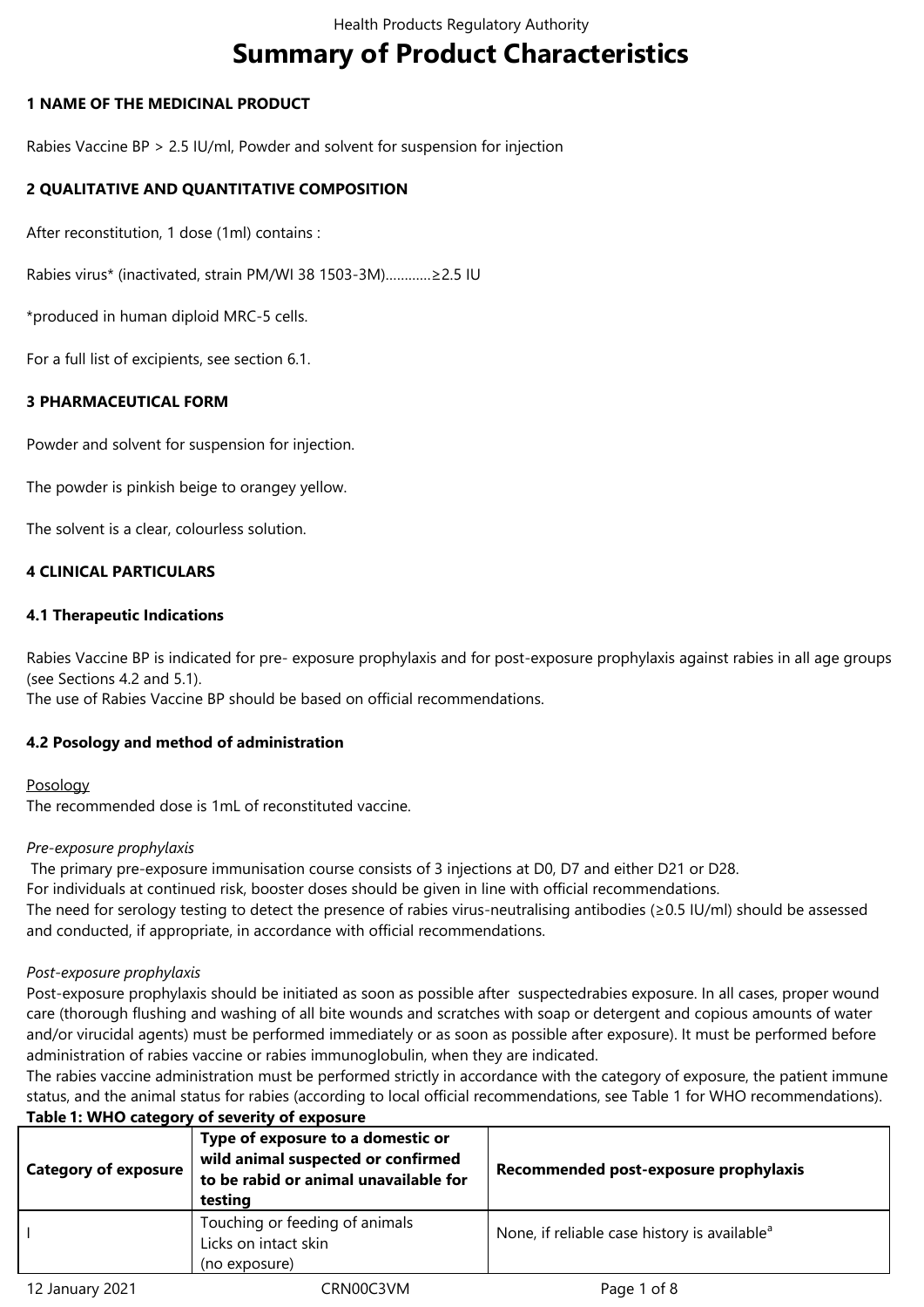| $\mathbf{H}$   | Nibbling of uncovered skin<br>Minor scratches or abrasions without<br>bleeding<br>(exposure)                                                                                                                               | Administer vaccine immediately<br>Stop treatment if animal remains healthy throughout an<br>observation period of 10 days <sup>b</sup> or is proven to be<br>negative for rabies by a reliable laboratory using<br>appropriate diagnostic techniques.<br>Treat as category III if bat exposure involved.                                                                                                                                                             |
|----------------|----------------------------------------------------------------------------------------------------------------------------------------------------------------------------------------------------------------------------|----------------------------------------------------------------------------------------------------------------------------------------------------------------------------------------------------------------------------------------------------------------------------------------------------------------------------------------------------------------------------------------------------------------------------------------------------------------------|
| $\mathbf{III}$ | Single or multiple transdermal <sup>c</sup> bites or<br>scratches, contamination of mucous<br>membrane or broken skin with saliva<br>from animal licks, exposures due to<br>direct contact with bats.<br>(severe exposure) | Administer rabies vaccine immediately, and rabies<br>immunoglobulin, preferably as soon as possible after<br>initiation of post-exposure prophylaxis.<br>Rabies immunoglobulin can be injected up to 7 days<br>after administration of first vaccine dose.<br>Stop treatment if animal remains healthy throughout an<br>observation period of 10 days or is proven to be<br>negative for rabies by a reliable laboratory using<br>appropriate diagnostic techniques. |

a If an apparently healthy dog or cat in or from a low-risk area is placed under observation, treatment may be delayed. b This observation period applies only to dogs and cats. Except for threatened or endangered species, other domestic and wild animals suspected of being rabid should be euthanized and their tissues examined for the presence of rabies antigen by appropriate laboratory techniques.

c Bites especially on the head, neck, face, hands and genitals are category III exposures because of the rich innervation of these areas.

# Post-exposure prophylaxis of previously non-immunised individuals

Vaccine should be administered on D0, D3, D7, D14 and D28 (5 injections of 1mL).

For category III exposure (see Table 1), rabies immunoglobulin should be given in association with vaccine. In this case, the vaccine should be administered contra-laterally, if possible.

Vaccination should not be discontinued unless the animal is declared not rabid according to a veterinarian assessment (supervision of animal and/or laboratory analysis).

# Post-exposure prophylaxis of previously immunised individuals

Previously immunised individuals should receive one dose of vaccine intramuscularly on both days 0 and 3. Rabies immunoglobulin is not indicated in such cases.

According to WHO recommendation, previously immunised individuals are patients who can document previous complete PrEP (pre-exposure prophylaxis) or PEP (post-exposure prophylaxis) and people who discontinued a PEP series after at least two doses of a cell culture rabies vaccine.

# *Special population- immunocompromised individuals*

- Pre-exposure prophylaxis For immunocompromised individuals, serology testing of neutralizing antibodies should be performed 2 to 4 weeks after the vaccination to assess the possible need for an additional dose of the vaccine.
- Post-exposure prophylaxisFor immunocompromised individuals, only a full vaccination schedule should be administered. Rabies immunoglobulin should be given in association with the vaccine for both categories II& III exposures (see Table 1).

# *Paediatric population*

Paediatric individuals should receive the same dose as adults (1mL).

#### Method of Administration

The vaccine is for intramuscular administration only. The vaccine should be administered into the deltoid muscle for adults and children or the anterolateral area of the thigh muscle in infants and toddlers. For instructions on the reconstitution of the vaccine before administration, see section 6.6.

#### **4.3 Contraindications**

#### Pre Exposure

Known systemic hypersensitivity reaction to any component of Rabies Vaccine BP or after previous administration of the vaccine or a vaccine containing the same components as Rabies Vaccine BP.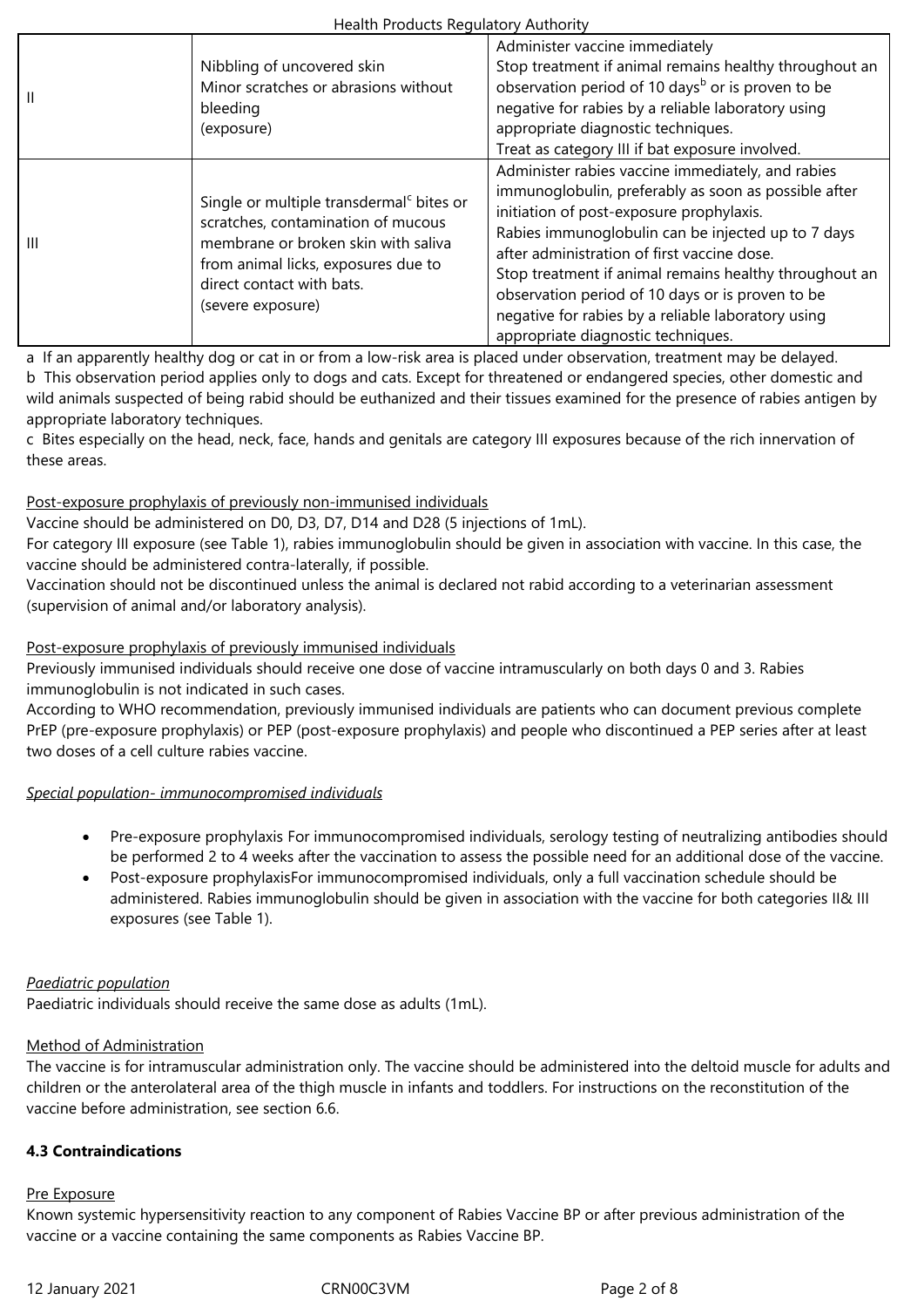## Health Products Regulatory Authority

Vaccination must be postponed in case of febrile and/or acute disease.

## Post Exposure

Since declared rabies infection generally results in death, there are no contraindications to post exposure vaccination.

# **4.4 Special warnings and precautions for use**

As with any vaccine, vaccination with Rabies Vaccine BP may not protect 100% of vaccinated individuals.

In subjects with a history of allergy there may be an increased risk of side-effects and this possibility should be taken into account.

As with all vaccines, appropriate facilities and medication such as epinephrine (adrenaline) should be readily available for immediate use in case of anaphylaxis or hypersensitivity following injection.

The vaccine may contain traces of neomycin and betapropiolactone which are used during the manufacturing process. Caution must be exercised when the vaccine is administered to subjects with hypersensitivity to betapropiolactone, neomycin, and other antibiotics of the same class.

If Rabies Immunoglobulin is indicated in addition to Rabies Vaccine BP, then it must be administered at a different anatomical site to the vaccination site.

Rabies Vaccine BP should not be administered to patients with bleeding disorders such as haemophilia or thrombocytopenia, or to persons on anticoagulant therapy unless the potential benefit clearly outweighs the risk of administration. If the decision is taken to administer Rabies Vaccine BP in such persons, it should be given with caution with steps taken to avoid the risk of haematoma formation following injection.

The tip caps of the pre-filled syringes contain a natural rubber latex derivative, which may cause severe allergic reactions in latex sensitive individuals.

# **Traceability**

In order to improve the traceability of biological medicinal products, the name and the batch number of the administered product should be clearly recorded

## *Paediatric population*

The potential risk of apnoea and the need for respiratory monitoring for 48-72 h should be considered when administering the primary immunisation series to very premature infants (born ≤ 28 weeks of gestation) and particularly for those with a previous history of respiratory immaturity.

# **4.5 Interaction with other medicinal products and other forms of interactions**

 Immunosuppressive treatments, including long-term systemic corticosteroid therapy, may interfere with antibody production and cause the failure of the vaccination. It is therefore advisable to perform a serological test 2 to 4 weeks after the last injection (see also Section 4.2).

There are no clinical data available on the concurrent administration of Rabies Vaccine BP with other vaccines. Official recommendations should be followed with regard to co-administration with other vaccines or drugs.

Separate injection sites and separate syringes must be used in case of concomitant administration with any other medicinal product, including rabies immunoglobulins.

As rabies immunoglobulin interferes with development of immune response to the vaccine, the recommendation of administration of rabies immunoglobulin must be strictly followed.

# **4.6 Fertility, pregnancy and lactation**

**Pregnancy** 

Data on limited number of exposed pregnancies do not allow a conclusion on the potential risk of Rabies HDCV for pregnancy or for the health of the foetus/newborn child. Due to the severity of disease, pregnancy is not considered a contraindication to post exposure prophylaxis. If there is substantial risk of exposure to rabies, pre-exposure prophylaxis may also be indicated during pregnancy.

#### **Breastfeeding**

Due to the severity of the disease, breast feeding is not considered a contraindication and treatment must not be discontinued. It is not known whether this vaccine is excreted in human breast milk, thus no recommendation on continuation/discontinuation of breastfeeding can be made.

#### **Fertility**

Rabies Vaccine BP has not been evaluated for impairment of male or female fertility.

# **4.7 Effects on ability to drive and use machines**

12 January 2021 CRN00C3VM Page 3 of 8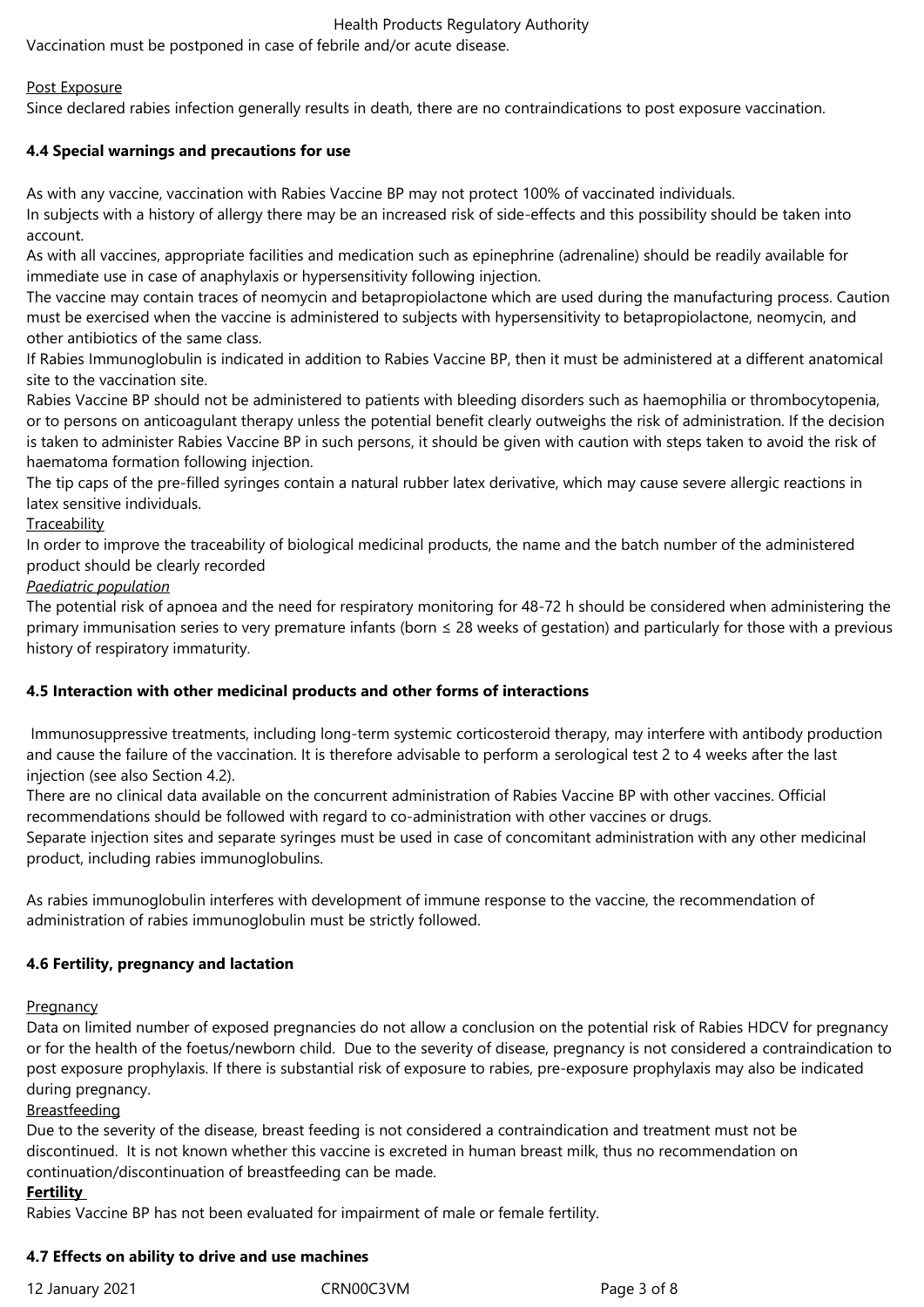No adverse effects reported.

## **4.8 Undesirable effects**

## Summary of the safety profile

In clinical studies, more than 1,600 subjects, including approximately 600 children and adolescents, received at least one dose of Rabies Vaccine BP.

The adverse reactions were generally of mild intensity and appeared within 3 days after vaccination. Most reactions resolved spontaneously within 1 to 3 days after onset.

Most frequent adverse reactions in all age groups were injection site pain, headache, malaise and myalgia.

#### Tabulated list of adverse reactions

Adverse event information is derived from clinical studies and worldwide post-marketing experience. Within each system organ class the adverse events are ranked under headings of frequency, using the following CIOMS frequency rating:

- Very common ≥10%;
- Common  $\geq 1$  and <10%;
- Uncommon ≥0.1 and <1%;
- Rare ≥0.01 and < 0.1%;
- $\bullet$  Very rare  $< 0.01\%$ ;
- Not known (cannot be estimated from available data).

| <b>Adverse Reactions</b>                             | <b>Adults</b>      | Childrenand Adolescents up to 17 years old |
|------------------------------------------------------|--------------------|--------------------------------------------|
|                                                      | 18 years and older |                                            |
| <b>CLINICAL STUDIES</b>                              |                    |                                            |
| SOC: Blood and lymphatic system disorders            |                    |                                            |
| Lymphadenopathy                                      | Uncommon           | $\overline{\phantom{a}}$                   |
| <b>SOC: Gastrointestinal disorders</b>               |                    |                                            |
| Nausea                                               | Common             |                                            |
| Abdominal pain                                       | Uncommon           | $\overline{\phantom{a}}$                   |
| Diarrhoea                                            | Uncommon           | $\overline{a}$                             |
| Vomiting                                             | Uncommon           | $\overline{a}$                             |
| SOC: General disorders and administration site       |                    |                                            |
| condition                                            |                    |                                            |
| Injection site pain                                  | Very common        | Very common                                |
| Malaise                                              | Very common        | Very common                                |
| Injection site erythema                              | Common             | Common                                     |
| Injection site swelling/induration                   | Common             | Common                                     |
| Fever                                                | Common             | Common                                     |
| Injection site pruritus                              | Common             | Uncommon                                   |
| Injection site hematoma/ bruising                    | Common             | Uncommon                                   |
| Fatigue/ Asthenia                                    | Common             |                                            |
| Chills                                               | Uncommon           | $\overline{a}$                             |
| <b>SOC: Nervous system disorders</b>                 |                    |                                            |
| Headache                                             | Very common        | Very common                                |
| <b>Dizziness</b>                                     | Uncommon           | Uncommon                                   |
| Paresthesia                                          | Uncommon           |                                            |
| <b>SOC: Musculoskeletal and connective tissue</b>    |                    |                                            |
| disorders                                            |                    |                                            |
| Myalgia                                              | Very common        | Very common                                |
| Arthralgia                                           | Uncommon           | Uncommon                                   |
| <b>SOC: Immune system disorders</b>                  |                    |                                            |
| Allergic reaction with skin disorders or respiratory | Uncommon           | $\overline{\phantom{a}}$                   |
| manifestations                                       |                    |                                            |
| Angioedema                                           | Rare               |                                            |
| POST-MARKETING EXPERIENCE                            |                    |                                            |
| <b>SOC: Nervous system disorders</b>                 |                    |                                            |
| Encephalitis                                         | Not Known          | Not Known                                  |
| Convulsion                                           | Not Known          | Not Known                                  |
| 12 January 2021<br>CRN00C3VM                         |                    | Page 4 of 8                                |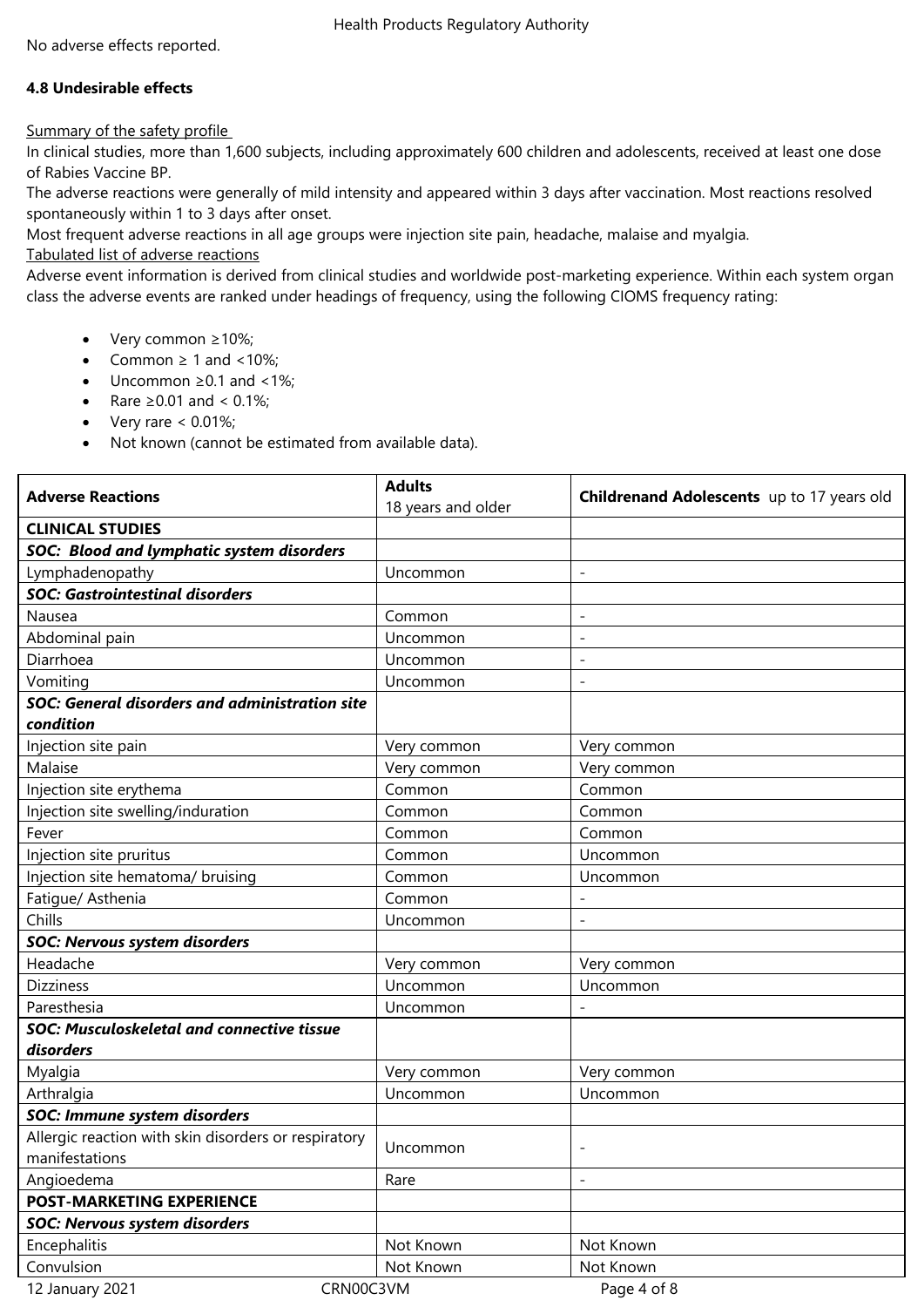| reactions                              | Known        | Not          |
|----------------------------------------|--------------|--------------|
| Anaphylactic                           | Not          | Knowr        |
| reactions<br>Serum<br>type<br>sickness | Knowr<br>Not | Not<br>Known |

Serum sickness type reactions might be associated with the presence of betapropiolactone-altered human albumin in the HDCV.

# Reporting of suspected adverse reactions

Reporting suspected adverse reactions after authorisation of the medicinal product is important. It allows continued monitoring of the benefit/risk balance of the medicinal product. Healthcare professionals are asked to report any suspected adverse reactions via HPRA Pharmacovigilance, Earlsfort Terrace, IRL – Dublin 2; Tel: +353 1 6764971; Fax: +353 1 6762517; Website: www.hpra.ie; E-mail: medsafety@hpra.ie.

## **4.9 Overdose**

Not appl[icable.](http://www.hpra.ie/)

## **5 PHARMACOLOGICAL PROPERTIES**

#### **5.1 Pharmacodynamic properties**

## **Pharmacotherapeutic group:** Rabies vaccines, ATC Code: J07BG01.

#### Mechanism of action

Protection after vaccination is provided by the induction of rabies neutralizing antibodies (RNA).

Clinical studies were conducted to assess the immunogenicity of the vaccine in both pre-exposure and post-exposure situations. A rabies neutralizing antibody titer  $\geq$  0.5 IU/ml, is considered to confer protection.

## Pre-exposure prophylaxis

In clinical trials assessing a 3-dose regimen (D0, D7, D28 (or D21))in both adults and children, almost all subjects achieved an adequate immune response with rabies neutralizing antibody titers ≥ 0.5 IU/mL by 2 weeks after the end of the primary series. A ten-year follow-up in 17 subjects who received a 3-dose regimen (D0, D7, D28) followed by a booster dose 1 year later has shown persistence of immune response with rabies neutralizing antibody titers ≥ 0.5 IU/mL up to 10 years in 96.2% (CI95% 88.8; 100) of subjects.

#### Post exposure prophylaxis

In clinical trials assessing the 5-dose Essen regimen (D0, D3, D7, D14, D28) in both children and adults, with or without immunoglobulin, Rabies Vaccine BP elicited adequate rabies neutralizing antibody titers (≥ 0.5 IU/mL) in almost all subjects by D14 and in all of them by D42.

In a phase 2 trial, 124 healthy seronegative adults received the 5-dose Essen regimen (D0, D3, D7, D14, D28) IM and human rabies immunoglobulin at D0. All vaccinees reached a rabies neutralizing antibody titer ≥ 0.5 IU/mL by D14 with a maximum level on D42. One year later, protective level of rabies neutralizing antibodies was maintained in 98.3% (CI95% 93.9; 99.8) of subjects.

In a clinical trial simulating post-exposure prophylaxis, 47 previously immunised adult subjects received 2 doses of Rabies Vaccine BP 3 days apart (D0 and D3), 1 year after primary immunisation. Protective rabies neutralizing antibody titer ( $\geq 0.5$ IU/mL) was reached by D7 in all subjects.

#### *Paediatric population*

Immunogenicity of the pre-exposure schedule (3 doses on D0, D7 and D28 by IM route) has been assessed at D42 in 112 subjects from 2 to 17 years of age included in VRV06 study, and in 190 subjects from 5 to 13 years of age included in RAC03396 study. All vaccinees reached a rabies neutralizing antibody titer ≥ 0.5 IU/ml at D42.

#### **5.2 Pharmacokinetic properties**

Not applicable.

# **5.3 Preclinical safety data**

None stated.

#### **6 PHARMACEUTICAL PARTICULARS**

# **6.1 List of excipients**

12 January 2021 CRN00C3VM Page 5 of 8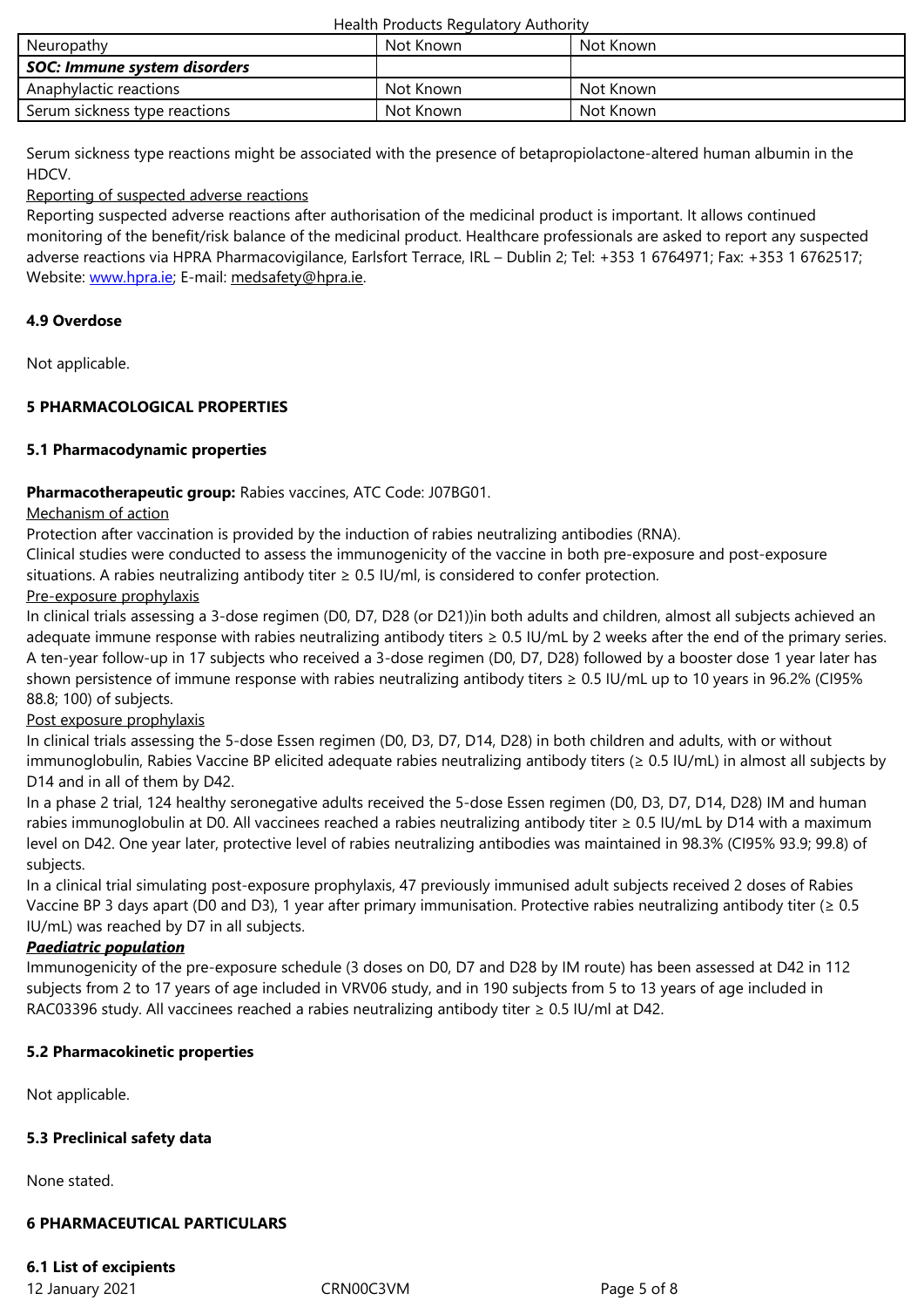## Human Albumin solution

Solvent: Water for injections (1 millilitre).

## **6.2 Incompatibilities**

In the absence of compatibility studies this vaccine must not be mixed with other medicinal products.

## **6.3 Shelf life**

3 years.

Once reconstituted, the vaccine must be used immediately.

## **6.4 Special precautions for storage**

Store between  $+2^{\circ}$ C and  $+8^{\circ}$ C in a refrigerator. Do not freeze.

## **6.5 Nature and contents of container**

*Powder:*

Single dose (Ph Eur type 1 glass) vial with elastomeric stopper (chlorobutyl) and aluminium overcap.

*Solvent:* 

1.0 ml disposable Needleless (Luer-lok™) prefilled syringe (type 1 glass) with rigid adapter (polycarbonate) and Plastic Rigid Tip Cap (PRTC) (polypropylene and isoprene-bromobutyl rubber), with a plunger-stopper (bromobutyl rubber). Up to two separate needles (for each syringe) may be included in the pack.

Pack of 1 vial and 1 prefilled syringe.

Not all pack presentations may be marketed.

## **6.6 Special precautions for disposal and other handling**

Specific instructions for Luer-lok™ syringe:

- 1. Holding the syringe cap in one hand (avoid holding the syringe plunger or barrel), unscrew the tip cap by twisting it counterclockwise.
- 2. To attach the needle to the syringe, gently twist the needle clockwise into the syringe until slight resistance is felt.

Reconstitute the freeze-dried vaccine by introducing the solvent provided in the pre-filled syringe into the vial of powder. Shake carefully until complete suspension of the powder is obtained. Following reconstitution, the suspension will be a pinkish colour and free from particles. Withdraw the suspension from the vial into the syringe prior to intramuscular injection. Remove the reconstitution needle and replace it with a needle for intramuscular injection. Shake well immediately before use.

Use immediately after reconstitution.

Any unused product or waste material should be disposed of, in accordance with local requirements.

# **Picture A: Luer-Lok™ syringe**

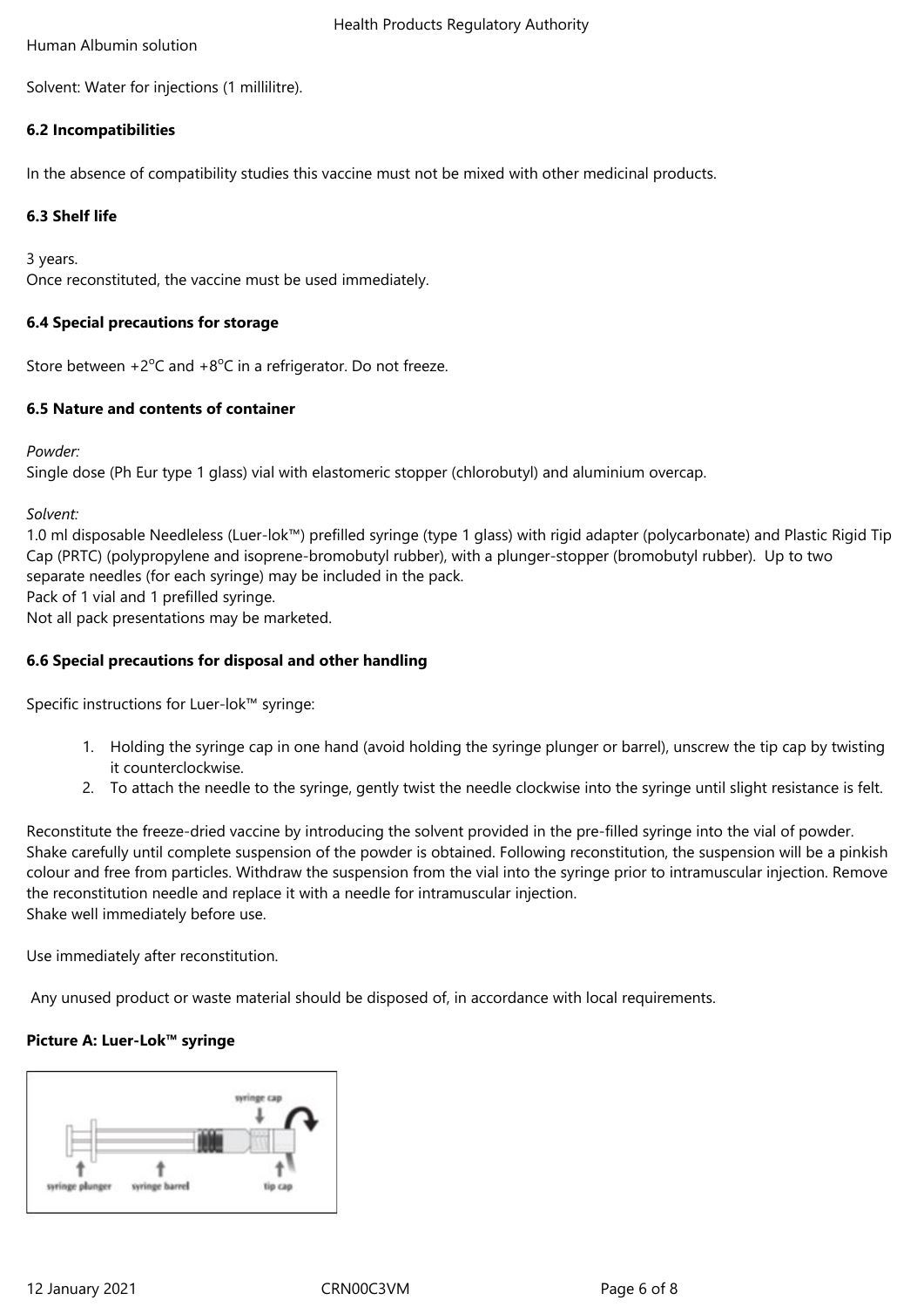

## **Picture B: Step 1**





# **Picture C: Step 2**





Reconstitution of the vaccine: introduce the solvent into the vial of powder and. gently swirl until complete suspension of the powder is obtained. The suspension should be clear or slightly opalescent, red to purple-red in colour. Without removing the needle from the vial, unscrew the syringe to eliminate negative pressure (as the vial is sealed under vacuum). Reattach the needle remaining in the vial to the syringe (as per step 2). Withdraw the total contents of the vial into the syringe.

12 January 2021 CRN00C3VM Page 7 of 8